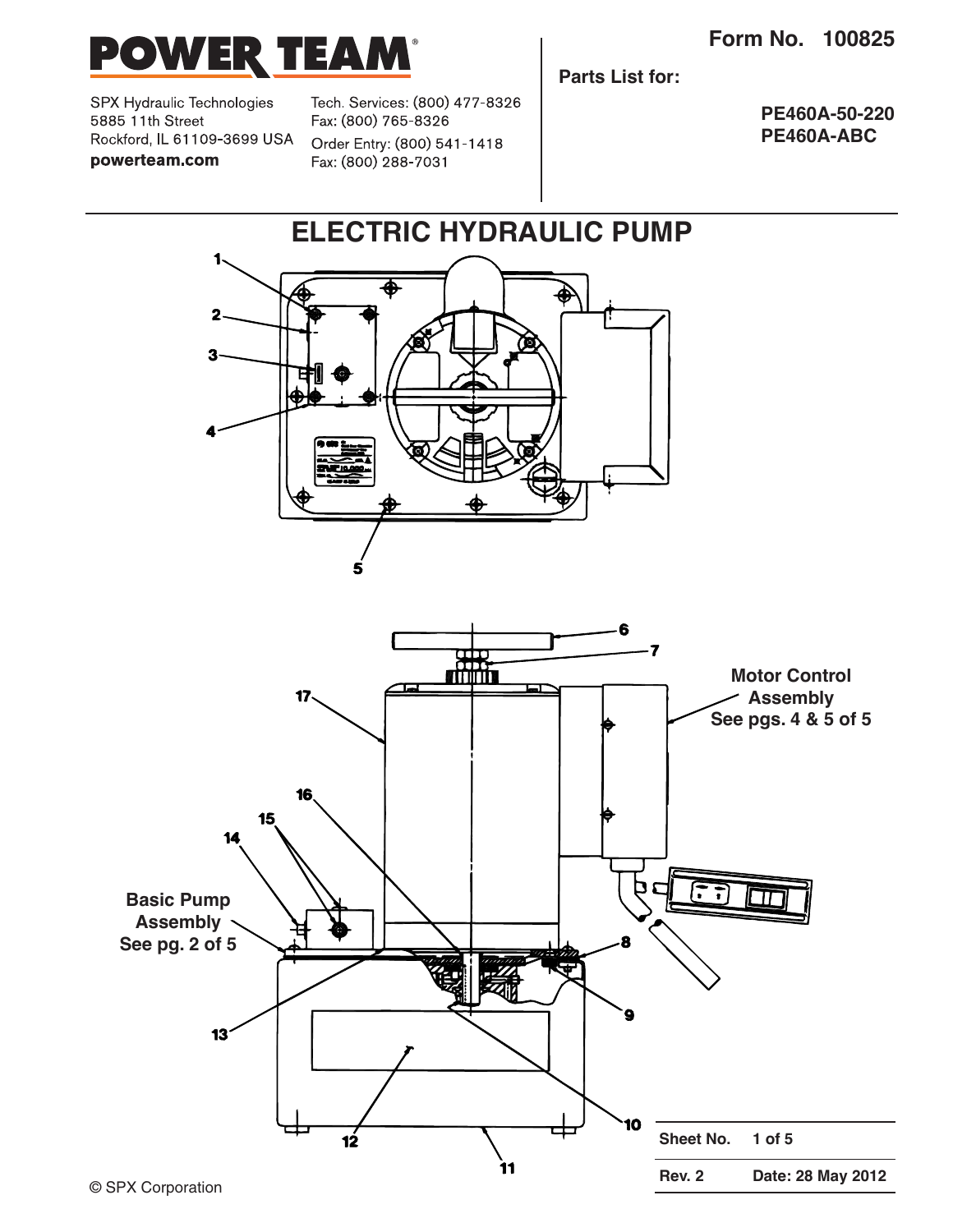## **Parts List, Form No. 100825, Back sheet 1 of 5**

| <b>Item</b> | Part     | No.   |                                                            |  |
|-------------|----------|-------|------------------------------------------------------------|--|
| No.         | No.      | Req'd | <b>Description</b>                                         |  |
| 1           | 10022    | 4     | Hex. Soc. Hd. Cap Screw (1-1/4-20 x 1-1/2 Lg.)             |  |
| 2           | 10909    | 1     | Plug Fitting (3/8 NPTF)                                    |  |
| 3           | 201747   | 1     | Decal (Pressure)                                           |  |
| 4           | 45911    | 1     | Manifold                                                   |  |
| 5           | 10177    | 10    | Machine Screw $(1/4-20$ UNC x $3/4$ Lg.)                   |  |
| 6           | 203146   | 1     | T-handle                                                   |  |
| 7           | 10394    | 1     | Hex. Nut (5/8-18 UNF)                                      |  |
| 8           | 47409    | 1     | Reservoir Gasket                                           |  |
| 9           | 10050    | 4     | Cap Screw (3/8-16 UNC x 1" Lg.; Torque to 90/100 in. lbs.) |  |
| 10          | 214097   | 1     | Key                                                        |  |
| 11          | 40063OR9 | 1     | Reservoir                                                  |  |
| 12          | 309219   | 2     | Trade Name Decal                                           |  |
| 13          | 307425   | 1     | Motor Base Gasket                                          |  |
| 14          | 13273    | 1     | Plug Fitting (3/8 NPTF)                                    |  |
| 15          | 10479    | 2     | Plug Fitting (1/4 NPTF)                                    |  |
| 16          | 213674   | 1     | Shaft Seal V-ring                                          |  |
| 17          | 53104    | 1     | Electric Motor                                             |  |



Refer to any operating instructions included with the product for detailed information about operation, testing, disassembly, reassembly, and preventive maintenance.

Items found in this parts list have been carefully tested and selected. **Therefore: Use only genuine Power Team replacement parts!**

Additional questions can be directed to our Technical Services Departments.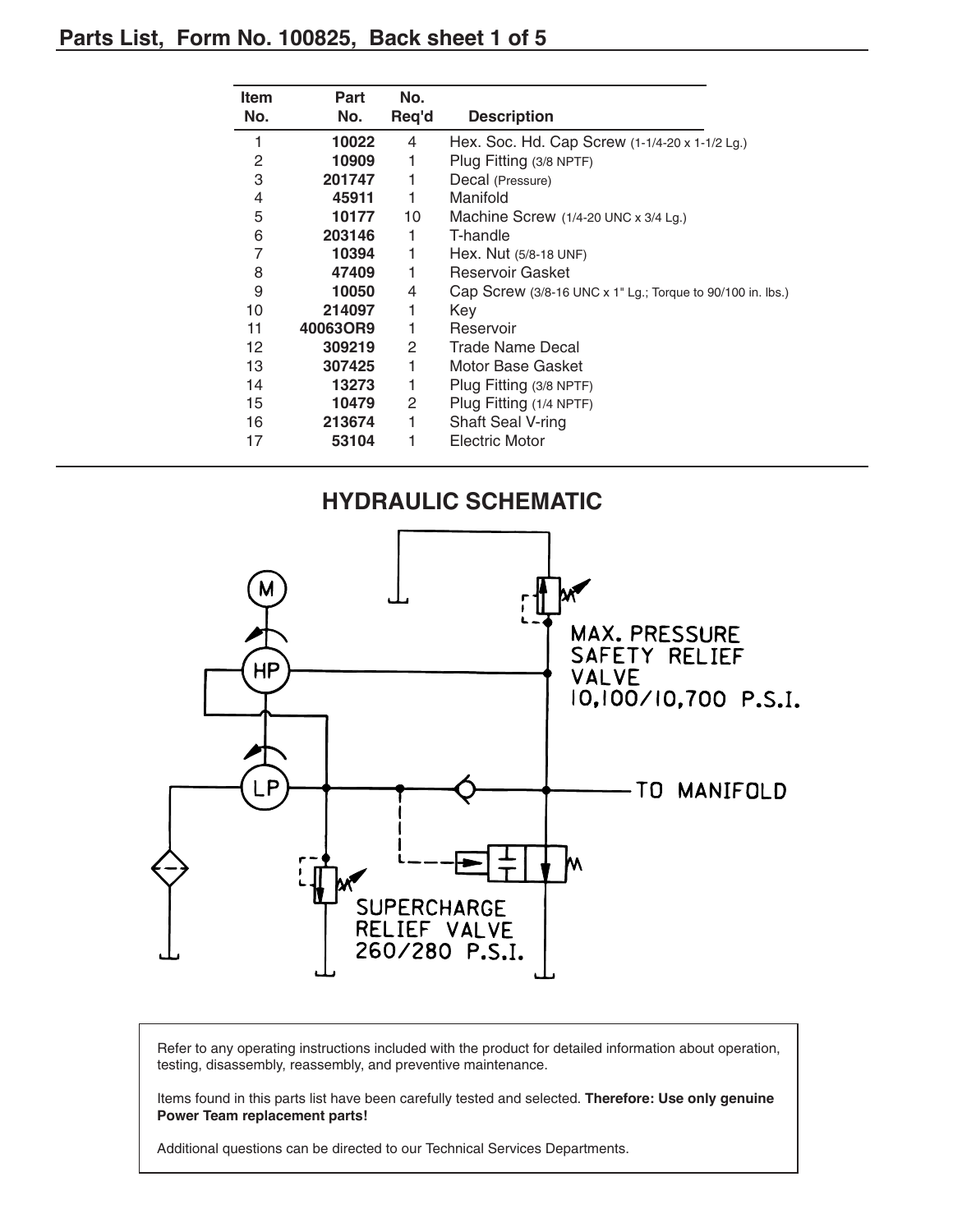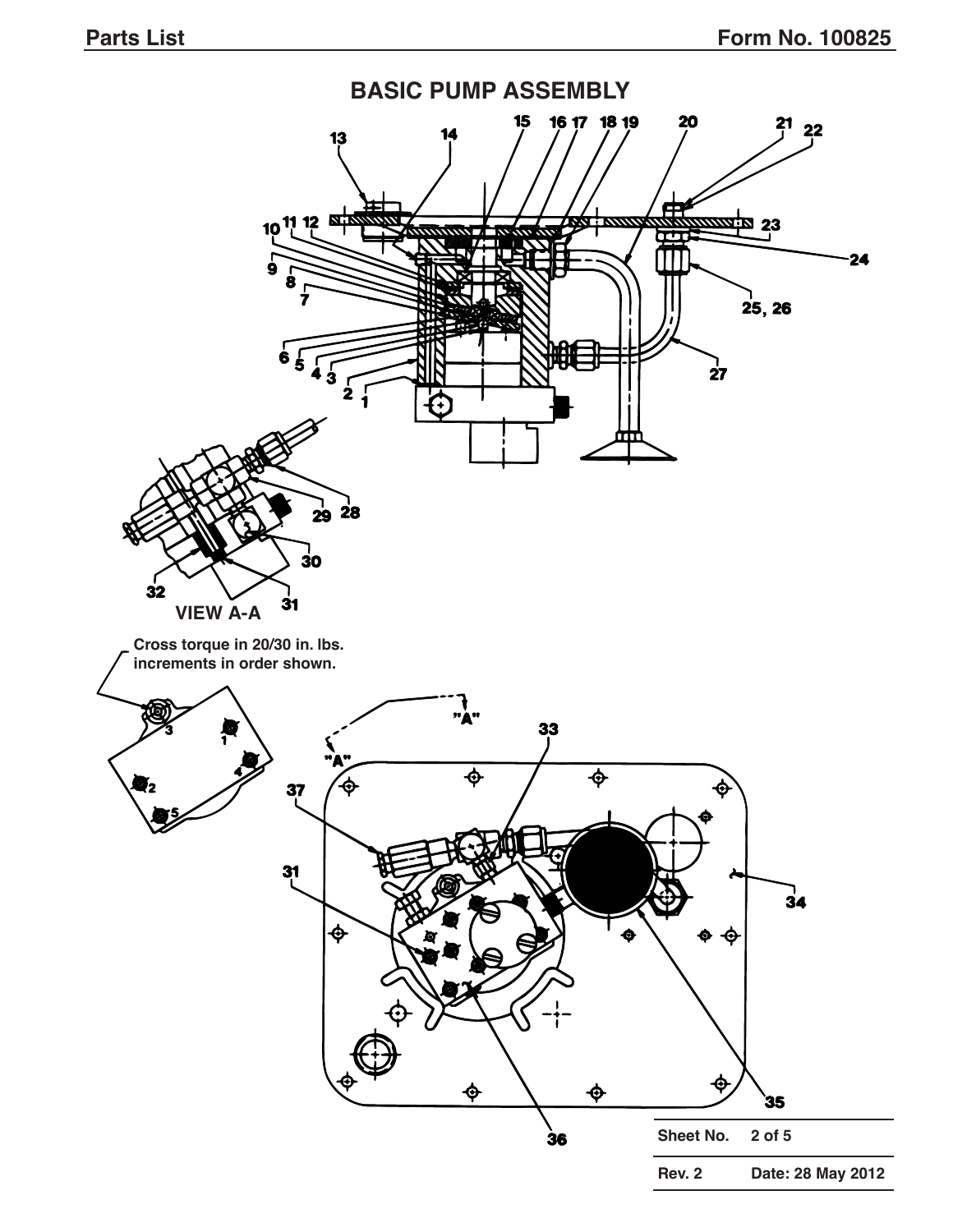| Item           | Part     | No.          |                                                        |  |  |
|----------------|----------|--------------|--------------------------------------------------------|--|--|
| No.            | No.      | Req'd        | <b>Description</b>                                     |  |  |
| 1              | 10267    | $\mathbf{1}$ | O-ring (7/16 x 5/16 x 1/16)                            |  |  |
| 2              | 52883    | 1            | Pump Body                                              |  |  |
| 3              | 16320    | 1            | <b>Compression Spring</b>                              |  |  |
| 4              | 10375    | 1            | Steel Ball (1/4 dia.)                                  |  |  |
| 5              | 23547    | 1            | <b>Top Plate Bearing</b>                               |  |  |
| 6              | 11814    | 1            | <b>Ball Bearing</b>                                    |  |  |
| $\overline{7}$ | 23548    | 1            | <b>Top Plate</b>                                       |  |  |
| 8              | 15431    | 1            | <b>Needle Thrust Bearing</b>                           |  |  |
| 9              | 15432    | 1            | <b>Needle Thrust Race Bearing</b>                      |  |  |
| 10             | 35271    | 1            | Angle Plate                                            |  |  |
| 11             | 11228    | 1            | <b>Needle Thrust Bearing</b>                           |  |  |
| 12             | 11227    | 2            | <b>Needle Thrust Race Bearing</b>                      |  |  |
| 13             | 213706   | 1            | <b>Filler Cap</b>                                      |  |  |
| 14             | 11084    | 1            | Pipe Plug (1/16 NPTF; Torque to 35/45 in. lbs. oiled)  |  |  |
| 15             | 15695    | 1            | <b>Ball Bearing</b>                                    |  |  |
| 16             | 15693    | 1            | Gerotor Set                                            |  |  |
| 17             | 307296   | 1            | <b>Wear Plate</b>                                      |  |  |
| 18             | 213709   | 1            | Seal Washer (Turn on - Do not push on)                 |  |  |
| 19             | 10390    | 1            | Hex. Jam Nut (1/2-20 UNF)                              |  |  |
| 20             | 213686   | 1            | Intake Tube                                            |  |  |
| 21             | 10268    | 1            | O-ring $(1/2 \times 3/8 \times 1/16)$                  |  |  |
| 22             | 11863    | 1            | Backup Washer (PTFE)                                   |  |  |
| 23             | 21484    | 1            | Washer                                                 |  |  |
| 24             | 214882   | 1            | Valve Connector (NOTE: Torque valve connector (#24)    |  |  |
|                |          |              | to 20/30 ft. lbs. into cover plate (#34). Hold valve   |  |  |
|                |          |              | connector and torque tube nut (#26) to 40/50 ft. lbs.) |  |  |
| 25             | 10430    | 1            | Sleeve Tube (For 3/8 tube)                             |  |  |
| 26             | 10431    | 1            | Tube Nut (5/8-18 UNF)                                  |  |  |
| 27             | 308614   | 1            | Tube (oil line)                                        |  |  |
| 28             | 12696    | 1            | <b>Straight Fitting</b>                                |  |  |
| 29             | 215033   | 1            | <b>Tee Fitting</b>                                     |  |  |
| 30             | 24730    | 1            | <b>Elbow Fitting</b>                                   |  |  |
| 31             | 15642    | 5            | Soc. Hd. Cap Screw (1/4-20 UNC x 5" Lg.;               |  |  |
| 32             | 214720   | 1            | Torque to 55/65 in. lbs.)<br>Spacer                    |  |  |
| 33             | 11421    | 1            | <b>Straight Nipple Fitting</b>                         |  |  |
| 34             | 61566BK2 | 1            | <b>Reservoir Cover</b>                                 |  |  |
| 35             | 29682    | 1            | <b>Filter Strainer</b>                                 |  |  |
| 36             | 36925    | 1            | High Pressure Pump Assembly (See sheet 3 of 5)         |  |  |
| 37             | 21278    | $\mathbf{1}$ | Relief Valve (Set at 10,100/10,700 PSI)                |  |  |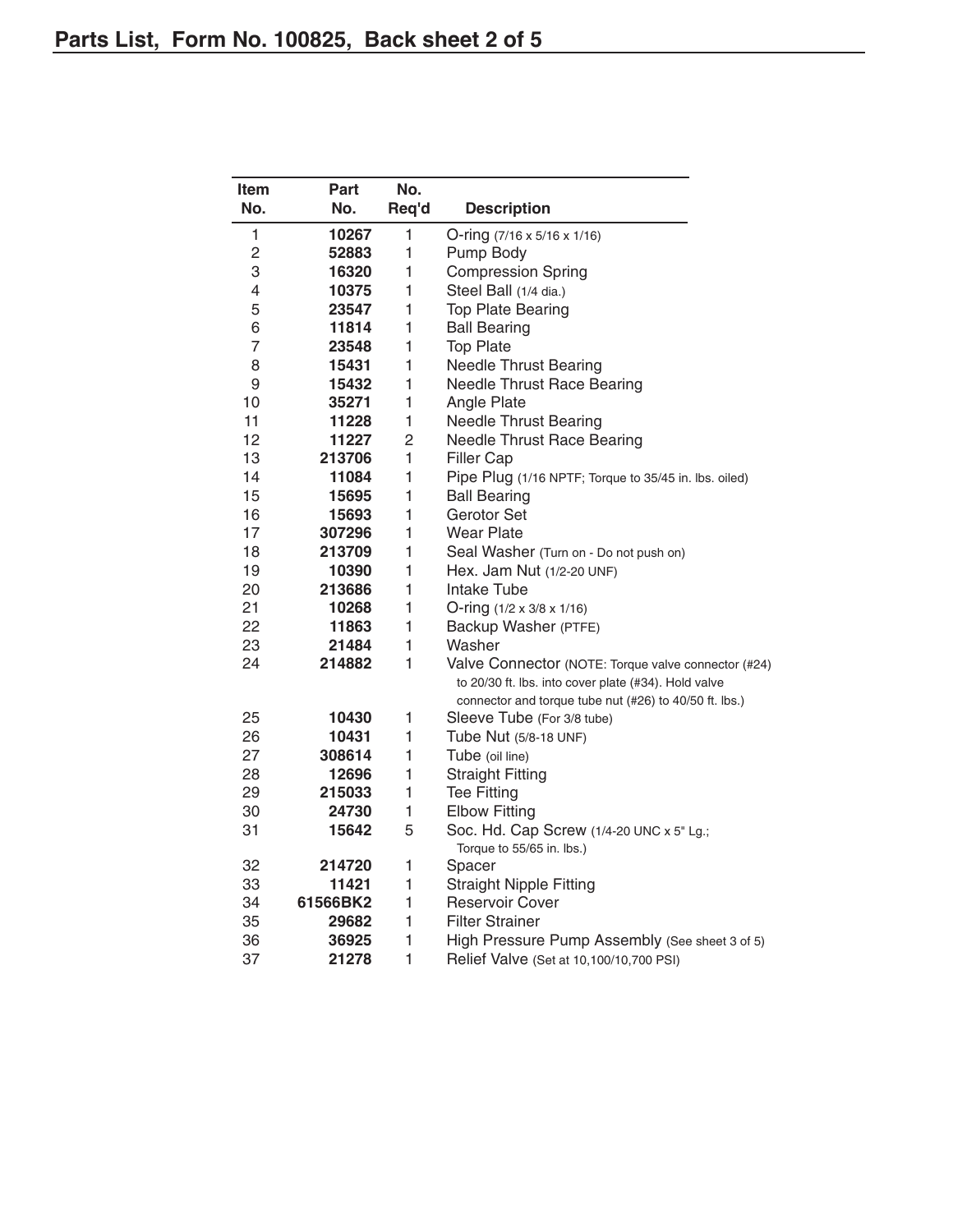# **HIGH PRESSURE PUMP ASSEMBLY -- AUTOMATIC VALVE LOW SPEED** 2X SCALE  $\bigcirc$  $\bigodot$  $\bigodot$  $\left(7\right)$  $\circledS$ Ċ  $\mathbf{P}$  $\circled{6}$  $\left( \mathsf{e}\right)$ 2X SCALE (10  $\circledS$  $[\mathsf{H}]$  $\left( \overline{2}\right)$  $\bigoplus$  $\widehat{B}$  $\bigodot$  $\left( \overline{13}\right)$ .<br>බ  $(14)$  $\mathbf{e}$  $\circled{5}$  $\circled{\scriptstyle 6}$  $\Large{\textcircled{\small{2}}}$  $(1)$  $(18)$  $\circled{9}$  $\mathbf{I}$ <u>ක</u> OF ② (ટર્ @  $(23$ (24 25 **Sheet No. 3 of 5 Rev. 2 Date: 28 May 2012**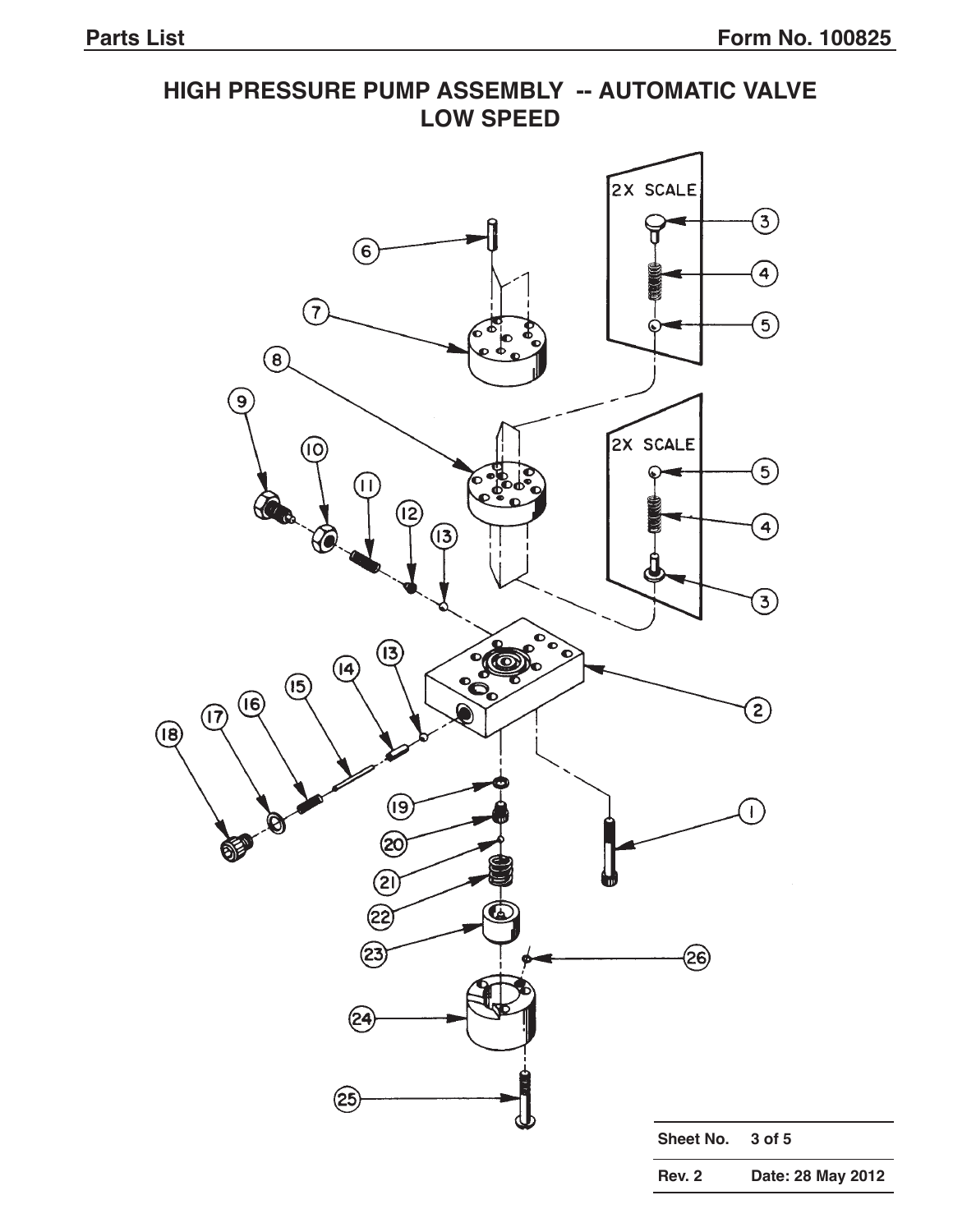| Item           | Part   | No.   |                                                              |  |
|----------------|--------|-------|--------------------------------------------------------------|--|
| No.            | No.    | Req'd | <b>Description</b>                                           |  |
| 1              | *16747 | 7     | Torx Drive Cap Screw (1/4-28 x 1-3/4 Lg.; See diagram below) |  |
| 2              | *36911 | 1     | Pump End Plate                                               |  |
| 3              | *24549 | 4     | <b>Valve Guide</b>                                           |  |
| 4              | *10445 | 4     | Compression Spring (5/32 O.D. x 3/4 Lg.)                     |  |
| 5              | *12223 | 4     | Steel Ball (3/16 dia.)                                       |  |
| 6              | *20775 | 2     | Piston                                                       |  |
| $\overline{7}$ | *41006 | 1     | <b>Pump Barrel</b>                                           |  |
| 8              | *41007 | 1     | <b>Valve Head</b>                                            |  |
| 9              | 200797 | 1     | <b>Adjusting Screw</b>                                       |  |
| 10             | 10386  | 1     | Jam Nut (3/8-24 UNF)                                         |  |
| 11             | 15691  | 1     | Compression Spring (1/4 O.D. x 5/8 Lg.)                      |  |
| 12             | 200796 | 1     | Spring & Ball Adapter                                        |  |
| 13             | 10375  | 2     | Steel Ball (1/4 dia.)                                        |  |
| 14             | 201998 | 1     | Sleeve                                                       |  |
| 15             | 12571  | 1     | Roll Pin (1/8 dia. x 1-3/8 Lg.)                              |  |
| 16             | 15129  | 1     | Compression Spring (3/16 O.D. x 7/8 Lg.)                     |  |
| 17             | 12042  | 1     | Copper Washer (9/16 x 3/8 x 1/32)                            |  |
| 18             | 29690  | 1     | Cap Screw (Torque to 180 in. lbs.)                           |  |
| 19             | 10442  | 1     | Copper Washer (3/8 x 1/4 x 1/32)                             |  |
| 20             | 201995 | 1     | Cap Screw (Torque to 80/90 in. lbs.)                         |  |
| 21             | 10419  | 1     | Steel Ball (5/32 dia.)                                       |  |
| 22             | 16465  | 1     | Compression Spring (5/8 O.D. x 3/4 Lg.)                      |  |
| 23             | 202088 | 1     | Piston                                                       |  |
| 24             | 308613 | 1     | <b>Valve Cylinder</b>                                        |  |
| 25             | 214941 | 3     | Machine Screw (1/4-20 x 1-1/2 Lg.)                           |  |
| 26             | 10264  | 1     | O-ring (1/4 x 1/8 x 1/16)                                    |  |
| 27             | 10427  | 1     | Pipe Plug (1/8 NPTF)                                         |  |

Consult the factory when replacing items marked with an asterisk (\*).

# **BOLT TIGHTENING SEQUENCE**



**NOTE: Assemble in sequence shown. Lubricate under head and on threads. Torque to 170 in. lbs.**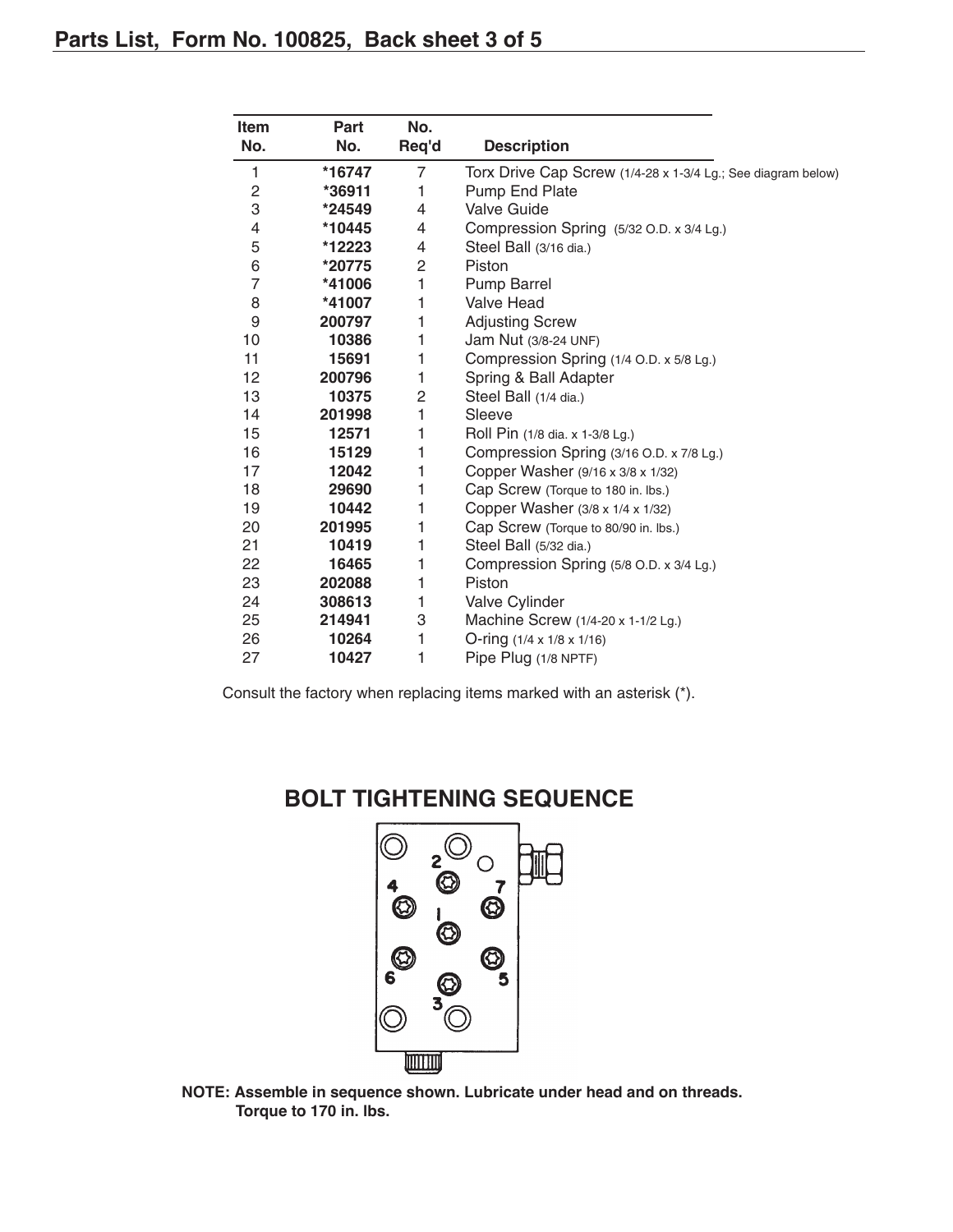# **MOTOR CONTROL ASSEMBLY**



| Sheet No.     | 4 of 5            |
|---------------|-------------------|
| <b>Rev. 2</b> | Date: 28 May 2012 |

**(For PE460A-50-220)**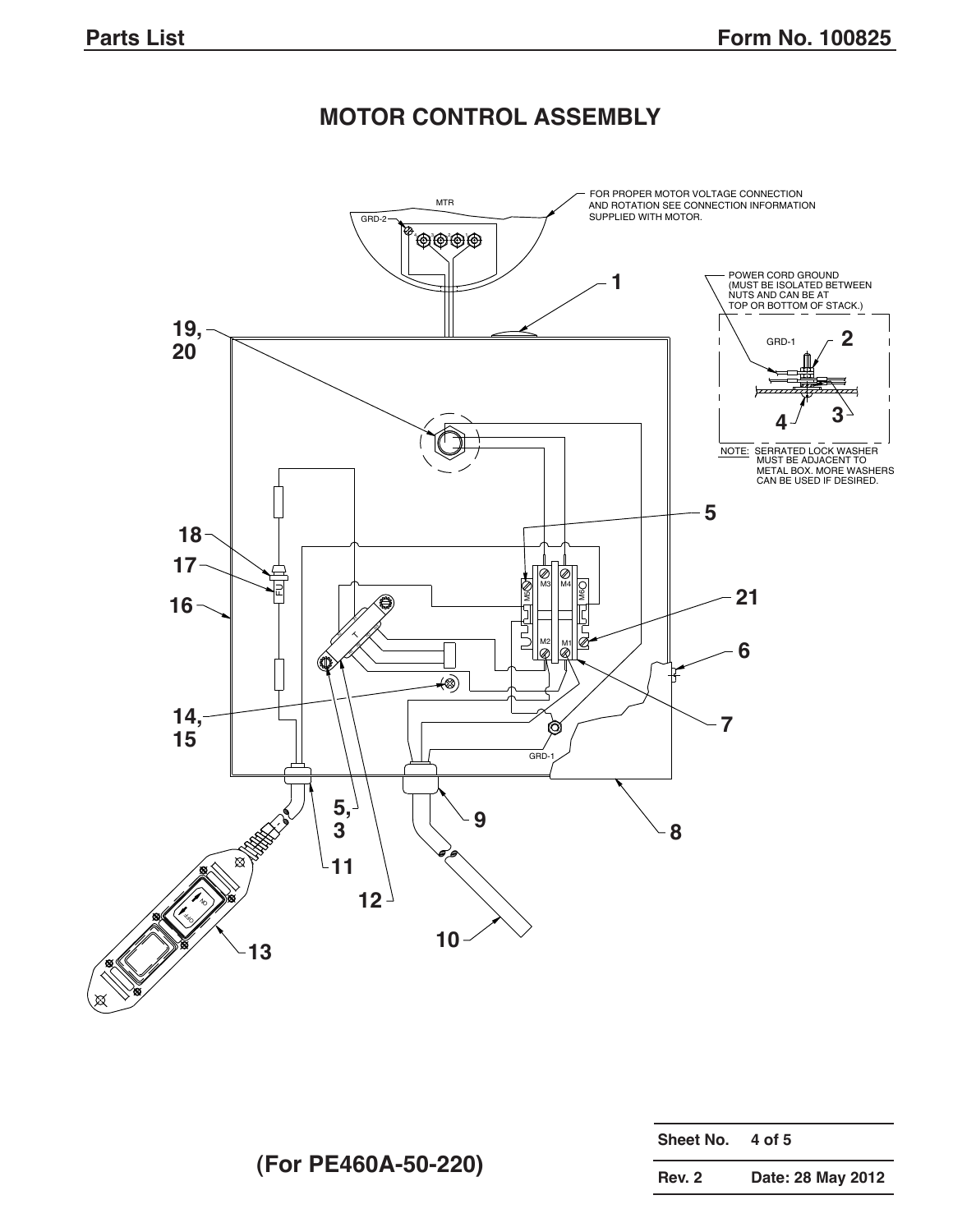#### **Parts List, Form No. 100825, Back sheet 4 of 5**

| <b>Item</b>    | Part     | No.       |                                                  |  |
|----------------|----------|-----------|--------------------------------------------------|--|
| No.            | No.      | Req'd     | <b>Description</b>                               |  |
| 1              | 17782    | 1         | <b>Snap Button</b>                               |  |
| 2              | 10197    | 2         | Hex. Nut (#10-24 UNC)                            |  |
| 3              | 11108    | 3         | Lockwasher (#10 External Tooth)                  |  |
| 4              | 11856    | 1         | Machine Screw (#10-24 x 1" Lg.)                  |  |
| 5              | 11539    | 2         | Machine Screw (#10-24 x 1/4 Lg.)                 |  |
| 6              | 14812    | 4         | Screw (#8-18 x 3/8 Lg.)                          |  |
| $\overline{7}$ | 420718-4 | 1         | Contactor                                        |  |
| 8              | 43126GY5 | 1         | <b>Control Box Cover</b>                         |  |
| 9              | 210112   | 1         | <b>Strain Relief Bushing</b>                     |  |
| 10             | 308752   | $8.5$ ft. | Cord (14/3 SJTO)                                 |  |
| 11             | 15993    | 1         | <b>Strain Relief Bushing</b>                     |  |
| 12             | 305665   | 1         | Transformer                                      |  |
| 13             | 25017    | 1         | Remote Control Hand Switch (See Form No. 101644) |  |
| 14             | 13532    | 1         | Self-tapping Screw (#8-32 x 3/8 Lg.)             |  |
| 15             | 206857   | 1         | Washer                                           |  |
| 16             | 51218GY5 | 1         | Control Box Body                                 |  |
| 17             | 206962   | 1         | Fuse (3A)                                        |  |
| 18             | 16887    | 1         | Fuseholder                                       |  |
| 19             | 11202    |           | Connector                                        |  |
| 20             | 212434   | 1         | Washer                                           |  |
| 21             | 11539    | 2         | Machine Screw (#10-24 UNC X 1/4 Lg.)             |  |

#### **PARTS INCLUDED BUT NOT SHOWN**

**200188** 1 Warning Decal

# **ELECTRICAL SCHEMATIC (For PE460A-50-220)**



## **WARNING**

**To help avoid personal injury, all electrical work must be done by a qualified electrician.**

| <b>North American &amp; International Color Codes:</b> |  |  |  |  |
|--------------------------------------------------------|--|--|--|--|
|--------------------------------------------------------|--|--|--|--|

| Conductors North American International |  |
|-----------------------------------------|--|
| LineBlackBrown                          |  |
| Neutral White Blue                      |  |
| GroundGreenGreen/Yellow                 |  |

NOTE:

 $=$ 

ARE TO BE WIRED FOR 220 V.-50 HZ. (CCW ROTATION FROM LEAD END) UNLESS OTHERWISE SPECIFIED ALL UNITS

SHOWN FOR 220 V.- 50 HZ. TRANSFORMER CONNECTIONS ARE AS

FOR 110 V.- 50 HZ. UNITS , TRANSFORMER CONNECTIONS TO BE AS FOLLOWS:

> H2 & H4 TO L2 H1 & H3 TO L1

## **110/220 V., 50 Hz., Single Phase**

Note: Shaded areas reflect last revision(s) made to this form.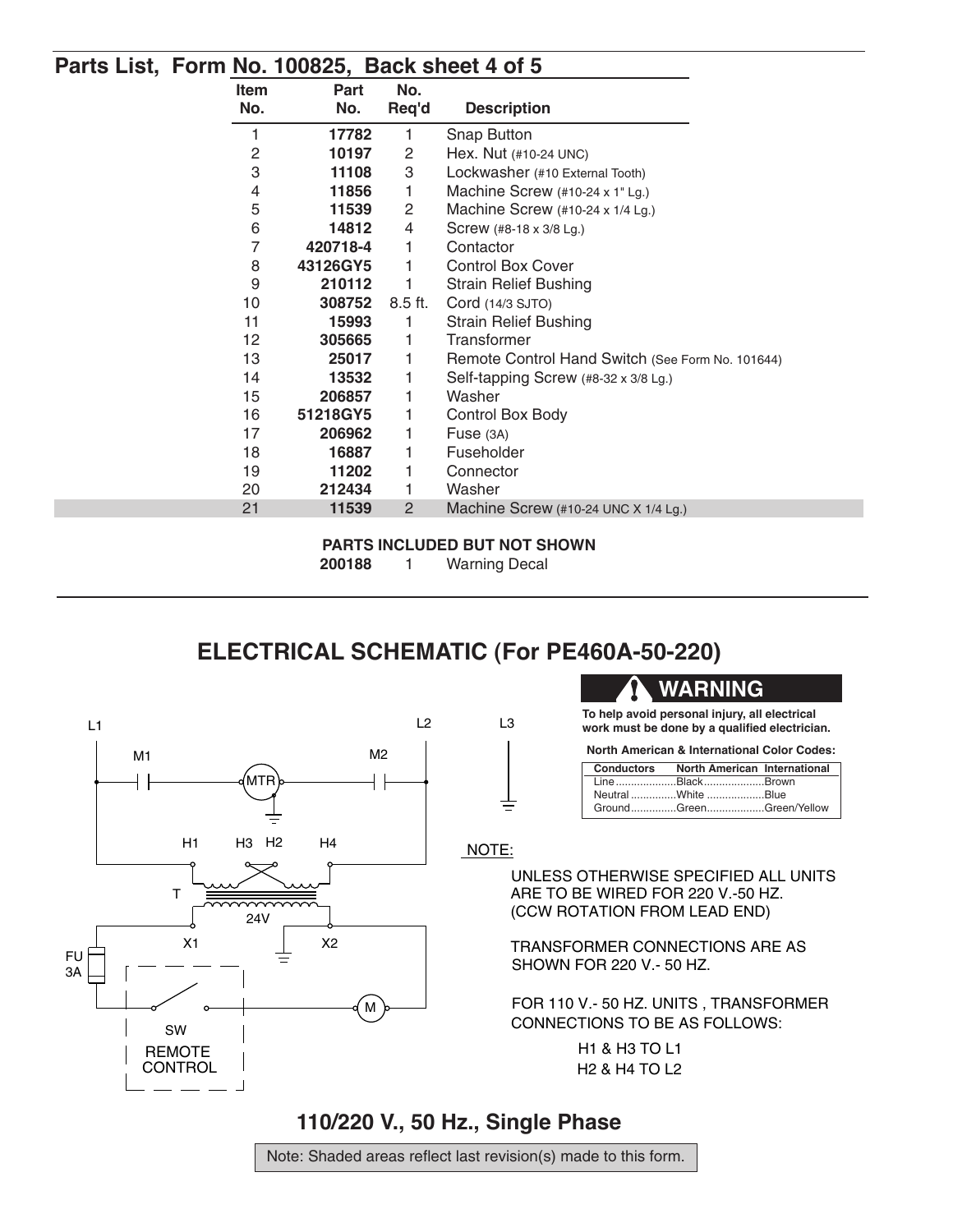